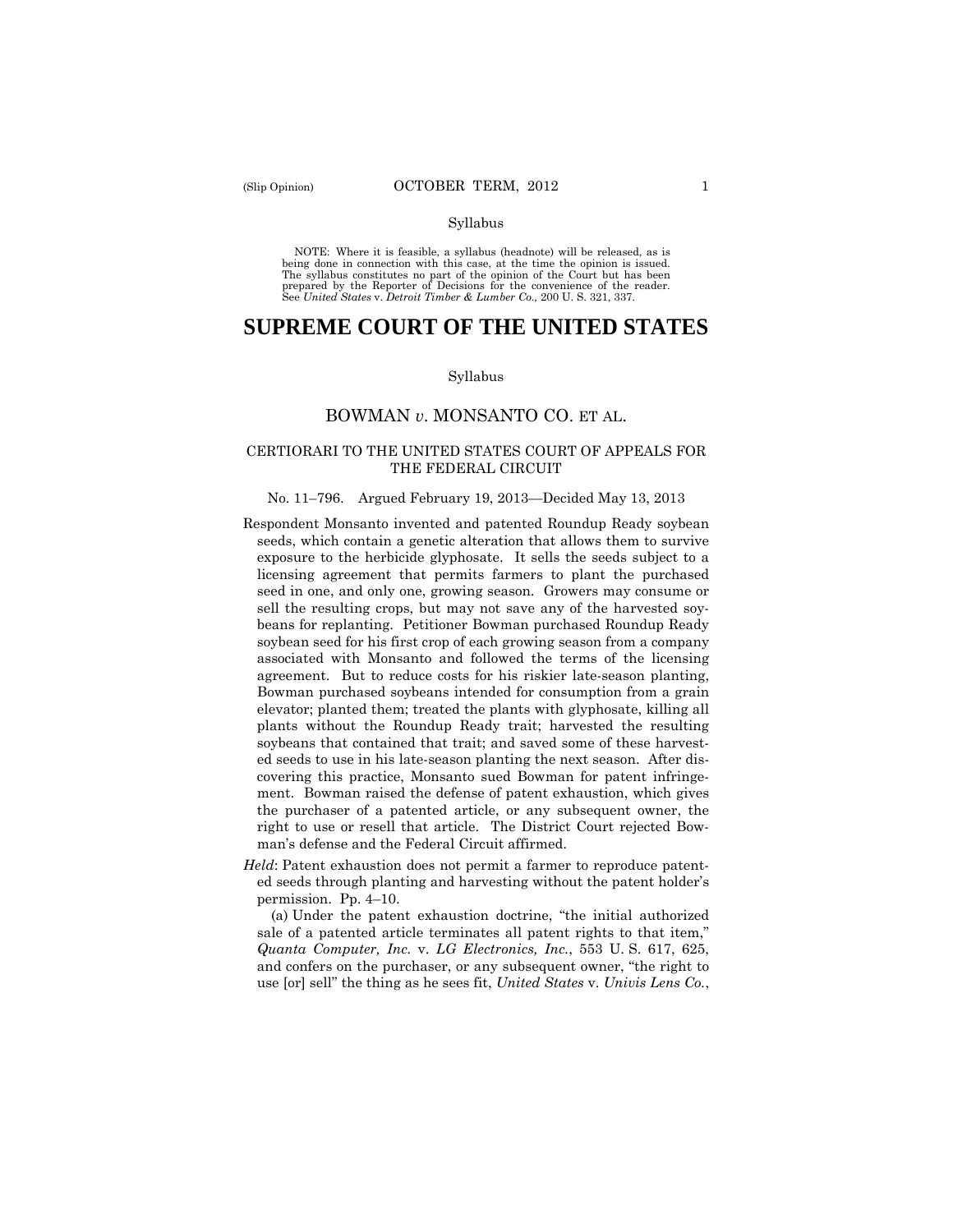#### Syllabus

316 U. S. 241, 249–250. However, the doctrine restricts the patentee's rights only as to the "particular article" sold, *id.*, at 251; it leaves untouched the patentee's ability to prevent a buyer from making new copies of the patented item. By planting and harvesting Monsanto's patented seeds, Bowman made additional copies of Monsanto's patented invention, and his conduct thus falls outside the protections of patent exhaustion. Were this otherwise, Monsanto's patent would provide scant benefit. After Monsanto sold its first seed, other seed companies could produce the patented seed to compete with Monsanto, and farmers would need to buy seed only once. Pp. 4–7.

(b) Bowman argues that exhaustion should apply here because he is using seeds in the normal way farmers do, and thus allowing Monsanto to interfere with that use would create an impermissible exception to the exhaustion doctrine for patented seeds. But it is really Bowman who is asking for an exception to the well-settled rule that exhaustion does not extend to the right to make new copies of the patented item. If Bowman was granted that exception, patents on seeds would retain little value. Further, applying the normal rule will allow farmers to make effective use of patented seeds. Bowman, who purchased seeds intended for consumption, stands in a peculiarly poor position to argue that he cannot make effective use of his soybeans. Bowman conceded that he knew of no other farmer who planted soybeans bought from a grain elevator. In the more ordinary case, when a farmer purchases Roundup Ready seed from Monsanto or an affiliate, he will be able to plant it in accordance with Monsanto's license to make one crop. Pp. 7–10.

657 F. 3d 1341, affirmed.

KAGAN, J., delivered the opinion for a unanimous Court.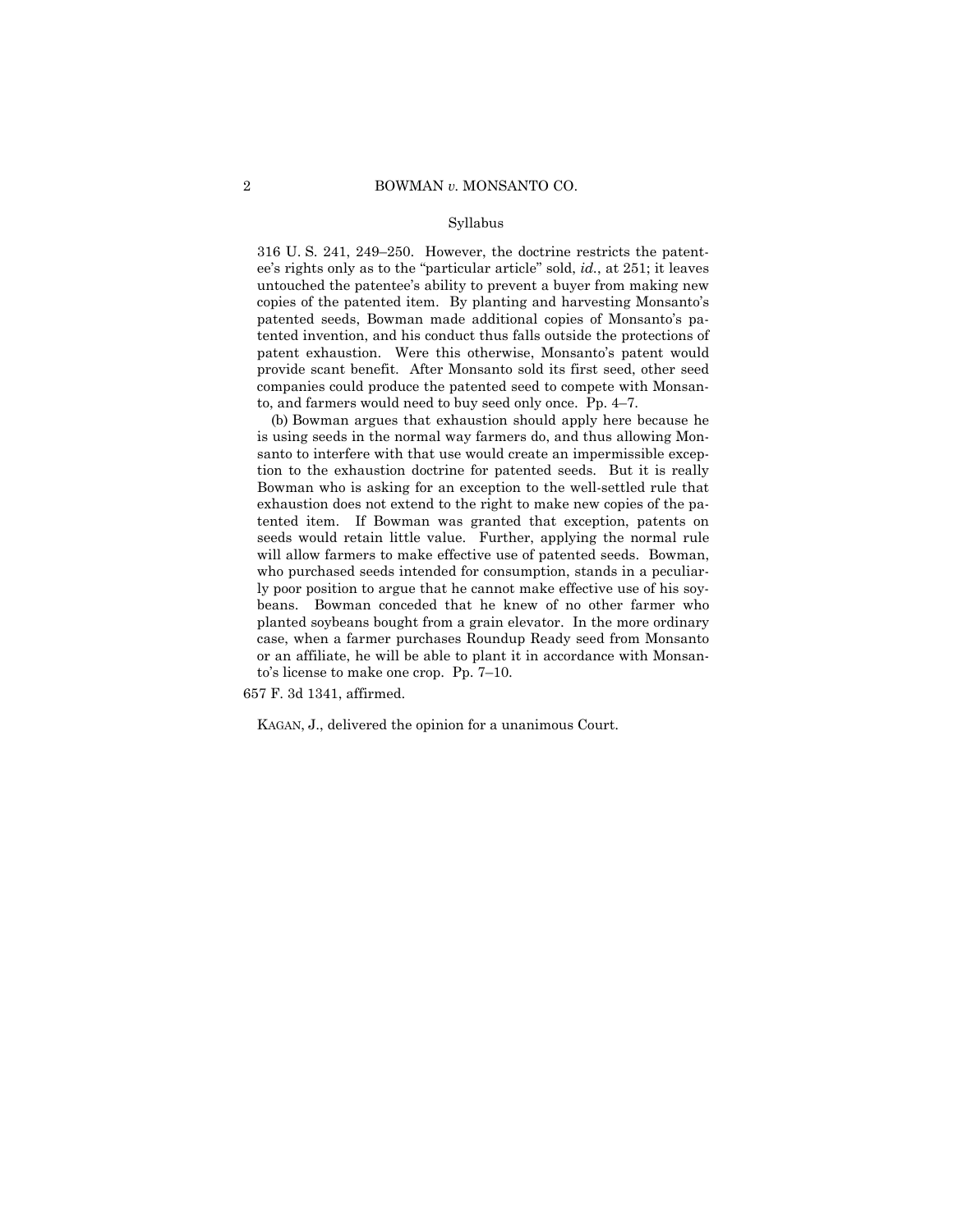preliminary print of the United States Reports. Readers are requested to notify the Reporter of Decisions, Supreme Court of the United States, Wash- ington, D. C. 20543, of any typographical or other formal errors, in order that corrections may be made before the preliminary print goes to press. NOTICE: This opinion is subject to formal revision before publication in the

# $\frac{1}{2}$  , where  $\frac{1}{2}$ **SUPREME COURT OF THE UNITED STATES**

# $\frac{1}{2}$  ,  $\frac{1}{2}$  ,  $\frac{1}{2}$  ,  $\frac{1}{2}$  ,  $\frac{1}{2}$  ,  $\frac{1}{2}$ No. 11–796

# VERNON HUGH BOWMAN, PETITIONER *v.*  MONSANTO COMPANY ET AL.

# ON WRIT OF CERTIORARI TO THE UNITED STATES COURT OF APPEALS FOR THE FEDERAL CIRCUIT

#### [May 13, 2013]

# JUSTICE KAGAN delivered the opinion of the Court.

Under the doctrine of patent exhaustion, the authorized sale of a patented article gives the purchaser, or any subsequent owner, a right to use or resell that article. Such a sale, however, does not allow the purchaser to make new copies of the patented invention. The question in this case is whether a farmer who buys patented seeds may reproduce them through planting and harvesting without the patent holder's permission. We hold that he may not.

I

Respondent Monsanto invented a genetic modification that enables soybean plants to survive exposure to glyphosate, the active ingredient in many herbicides (including Monsanto's own Roundup). Monsanto markets soybean seed containing this altered genetic material as Roundup Ready seed. Farmers planting that seed can use a glyphosatebased herbicide to kill weeds without damaging their crops. Two patents issued to Monsanto cover various aspects of its Roundup Ready technology, including a seed incorporating the genetic alteration. See Supp. App. SA1–21 (U. S. Patent Nos. 5,352,605 and RE39,247E); see also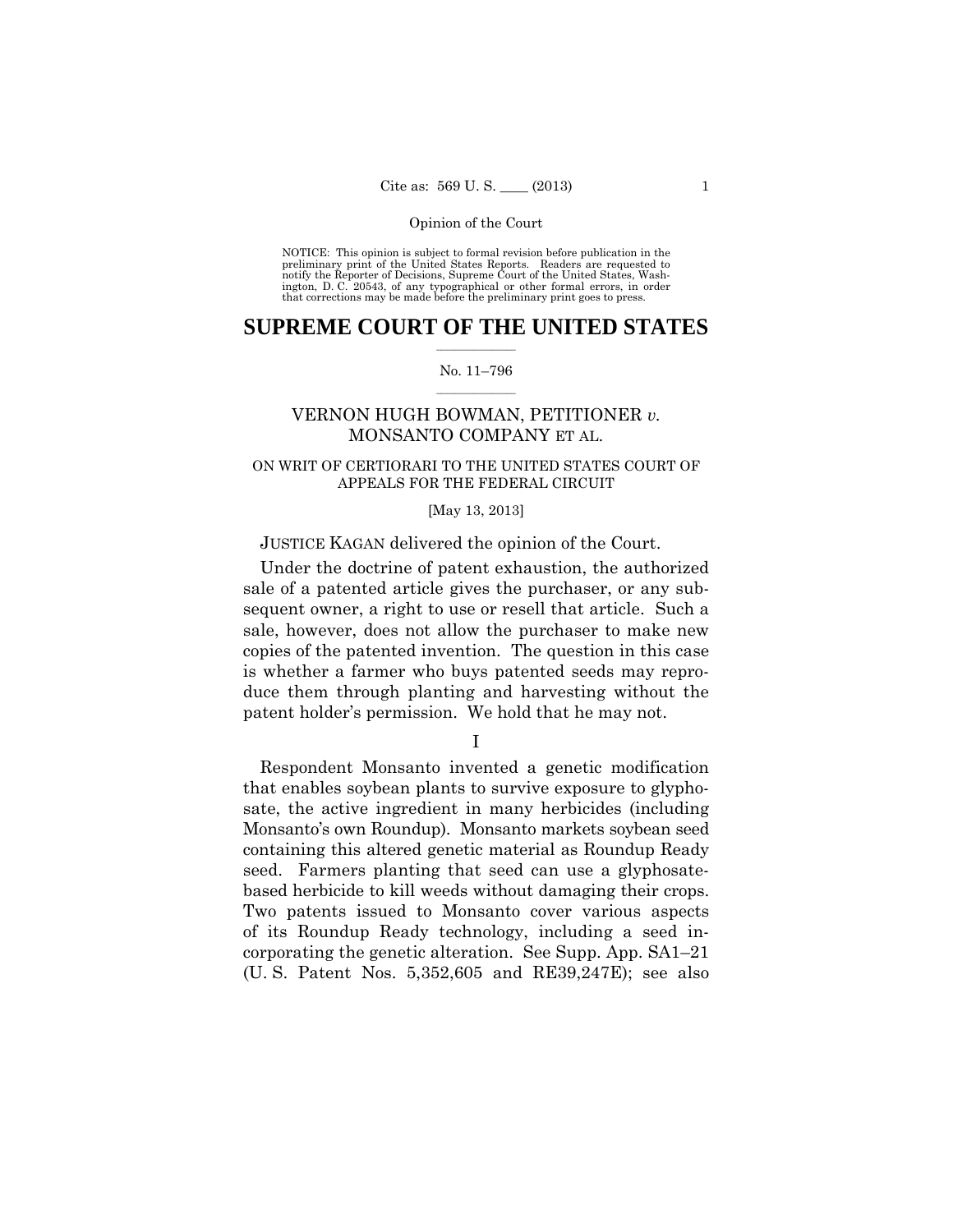657 F. 3d 1341, 1343–1344 (CA Fed. 2011).

 special licensing agreement. See App. 27a. That agreeor agricultural processor. See 657 F. 3d, at 1344–1345. Monsanto sells, and allows other companies to sell, Roundup Ready soybean seeds to growers who assent to a ment permits a grower to plant the purchased seeds in one (and only one) season. He can then consume the resulting crop or sell it as a commodity, usually to a grain elevator But under the agreement, the farmer may not save any of the harvested soybeans for replanting, nor may he supply them to anyone else for that purpose. These restrictions reflect the ease of producing new generations of Roundup Ready seed. Because glyphosate resistance comes from the seed's genetic material, that trait is passed on from the planted seed to the harvested soybeans: Indeed, a single Roundup Ready seed can grow a plant containing dozens of genetically identical beans, each of which, if replanted, can grow another such plant—and so on and so on. See App. 100a. The agreement's terms prevent the farmer from co-opting that process to produce his own Roundup Ready seeds, forcing him instead to buy from Monsanto each season.

Petitioner Vernon Bowman is a farmer in Indiana who, it is fair to say, appreciates Roundup Ready soybean seed. He purchased Roundup Ready each year, from a company affiliated with Monsanto, for his first crop of the season. In accord with the agreement just described, he used all of that seed for planting, and sold his entire crop to a grain elevator (which typically would resell it to an agricultural processor for human or animal consumption).

 seed. *Id.*, at 78a; see Brief for Petitioner 6. He therefore Bowman, however, devised a less orthodox approach for his second crop of each season. Because he thought such late-season planting "risky," he did not want to pay the premium price that Monsanto charges for Roundup Ready went to a grain elevator; purchased "commodity soybeans"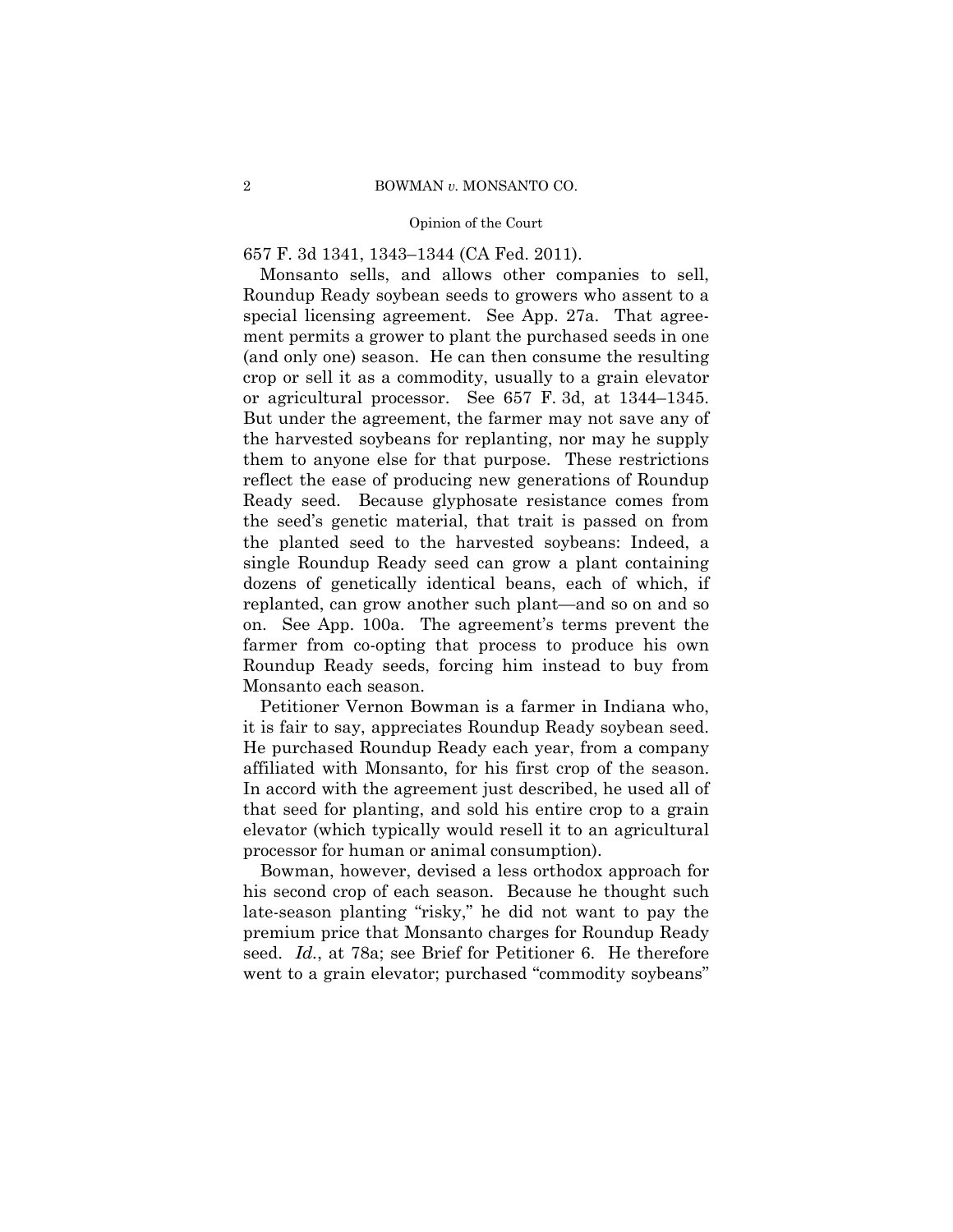intended for human or animal consumption; and planted them in his fields.1 Those soybeans came from prior harvests of other local farmers. And because most of those farmers also used Roundup Ready seed, Bowman could anticipate that many of the purchased soybeans would contain Monsanto's patented technology. When he applied a glyphosate-based herbicide to his fields, he confirmed that this was so; a significant proportion of the new plants survived the treatment, and produced in their turn a new crop of soybeans with the Roundup Ready trait. Bowman saved seed from that crop to use in his late-season planting the next year—and then the next, and the next, until he had harvested eight crops in that way. Each year, that is, he planted saved seed from the year before (sometimes adding more soybeans bought from the grain elevator), sprayed his fields with glyphosate to kill weeds (and any non-resistant plants), and produced a new crop of glyphosateresistant—*i.e.,* Roundup Ready—soybeans.

After discovering this practice, Monsanto sued Bowman for infringing its patents on Roundup Ready seed. Bowman raised patent exhaustion as a defense, arguing that Monsanto could not control his use of the soybeans because they were the subject of a prior authorized sale (from local farmers to the grain elevator). The District Court rejected that argument, and awarded damages to Monsanto of \$84,456. The Federal Circuit affirmed. It reasoned that patent exhaustion did not protect Bowman because he had "created a newly infringing article." 657 F. 3d, at 1348. The "right to use" a patented article follow-

——————

<sup>1</sup>Grain elevators, as indicated above, purchase grain from farmers and sell it for consumption; under federal and state law, they generally cannot package or market their grain for use as agricultural seed. See 7 U. S. C. §1571; Ind. Code §15–15–1–32 (2012). But because soybeans are themselves seeds, nothing (except, as we shall see, the law) prevented Bowman from planting, rather than consuming, the product he bought from the grain elevator.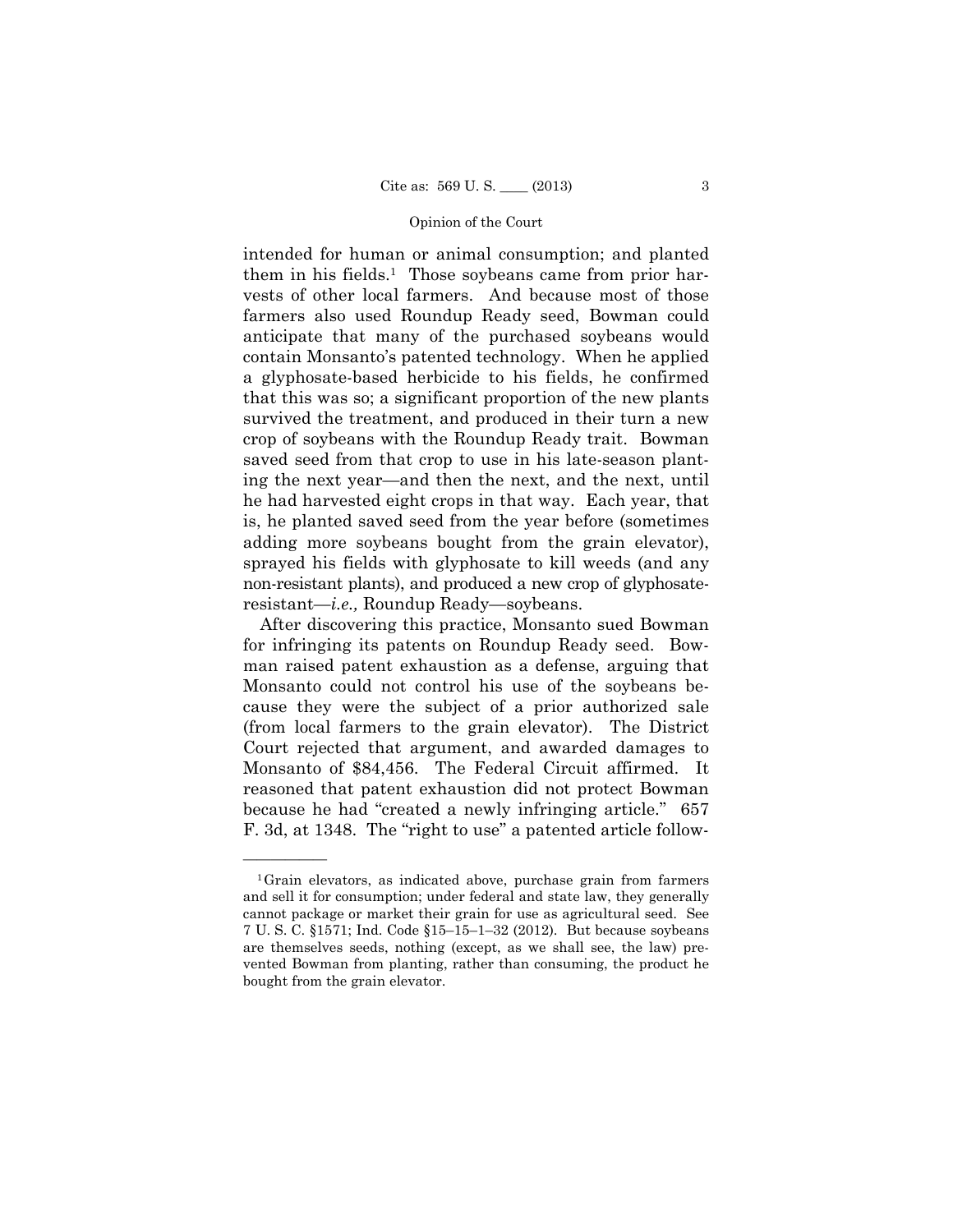internal quotation marks omitted). Accordingly, Bowman ing an authorized sale, the court explained, "does not include the right to construct an essentially new article on the template of the original, for the right to make the article remains with the patentee." *Ibid.* (brackets and could not "'replicate' Monsanto's patented technology by planting it in the ground to create newly infringing genetic material, seeds, and plants." *Ibid.* 

We granted certiorari to consider the important question of patent law raised in this case, 568 U. S. \_\_\_ (2012), and now affirm.

 ing or containing an invention.2 Under the doctrine, "the The doctrine of patent exhaustion limits a patentee's right to control what others can do with an article embodyinitial authorized sale of a patented item terminates all patent rights to that item." *Quanta Computer, Inc.* v. *LG Electronics, Inc.*, 553 U. S. 617, 625 (2008). And by "exhaust[ing] the [patentee's] monopoly" in that item, the sale confers on the purchaser, or any subsequent owner, "the right to use [or] sell" the thing as he sees fit. *United States* v. *Univis Lens Co.*, 316 U. S. 241, 249–250 (1942). We have explained the basis for the doctrine as follows: "[T]he purpose of the patent law is fulfilled with respect to any particular article when the patentee has received his reward . . . by the sale of the article"; once that "purpose is realized the patent law affords no basis for restraining the use and enjoyment of the thing sold." *Id.,* at 251.

Consistent with that rationale, the doctrine restricts a patentee's rights only as to the "particular article" sold, *ibid.*; it leaves untouched the patentee's ability to prevent

——————

II

<sup>2</sup>The Patent Act grants a patentee the "right to exclude others from making, using, offering for sale, or selling the invention." 35 U. S. C.  $$154(a)(1);$  see  $$271(a)$  ('[W]hoever without authority makes, uses, offers to sell, or sells any patented invention . . . infringes the patent").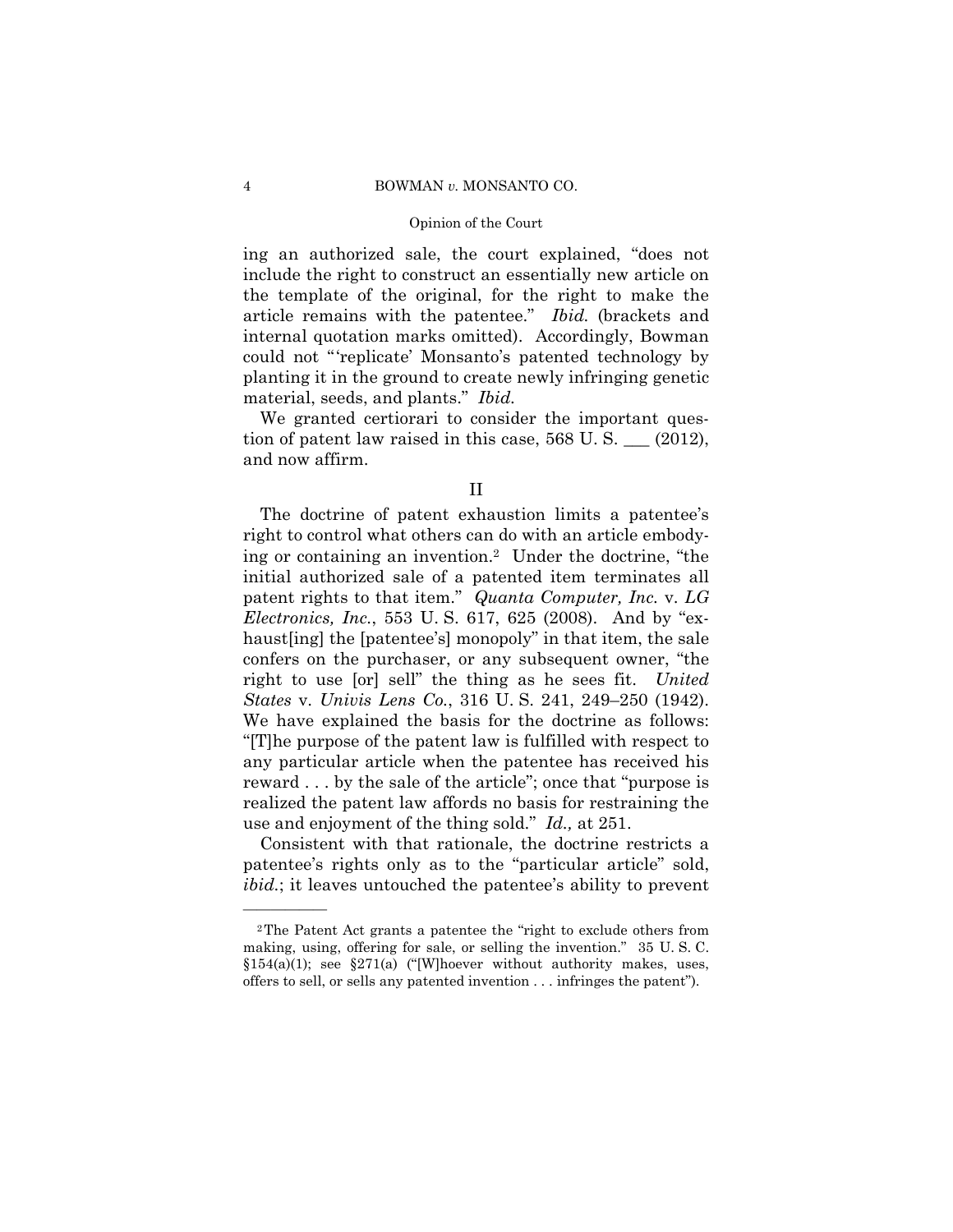a buyer from making new copies of the patented item. "[T]he purchaser of the [patented] machine . . . does not acquire any right to construct another machine either for his own use or to be vended to another." *Mitchell* v. *Hawley*, 16 Wall. 544, 548 (1873); see *Wilbur-Ellis Co.* v. *Kuther*, 377 U. S. 422, 424 (1964) (holding that a purchaser's "reconstruction" of a patented machine "would impinge on the patentee's right *'to exclude others from making'* . . . the article" (quoting 35 U. S. C. §154 (1964 ed.))). Rather, "a second creation" of the patented item "call[s] the monopoly, conferred by the patent grant, into play for a second time." *Aro Mfg. Co.* v. *Convertible Top Replacement Co.*, 365 U. S. 336, 346 (1961). That is because the patent holder has "received his reward" only for the actual article sold, and not for subsequent recreations of it. *Univis*, 316 U. S., at 251. If the purchaser of that article could make and sell endless copies, the patent would effectively protect the invention for just a single sale. Bowman himself disputes none of this analysis as a general matter: He forthrightly acknowledges the "well settled" principle "that the exhaustion doctrine does not extend to the right to 'make' a new product." Brief for Petitioner 37 (citing *Aro*, 365 U. S., at 346).

Unfortunately for Bowman, that principle decides this case against him. Under the patent exhaustion doctrine, Bowman could resell the patented soybeans he purchased from the grain elevator; so too he could consume the beans himself or feed them to his animals. Monsanto, although the patent holder, would have no business interfering in those uses of Roundup Ready beans. But the exhaustion doctrine does not enable Bowman to make *additional*  patented soybeans without Monsanto's permission (either express or implied). And that is precisely what Bowman did. He took the soybeans he purchased home; planted them in his fields at the time he thought best; applied glyphosate to kill weeds (as well as any soy plants lacking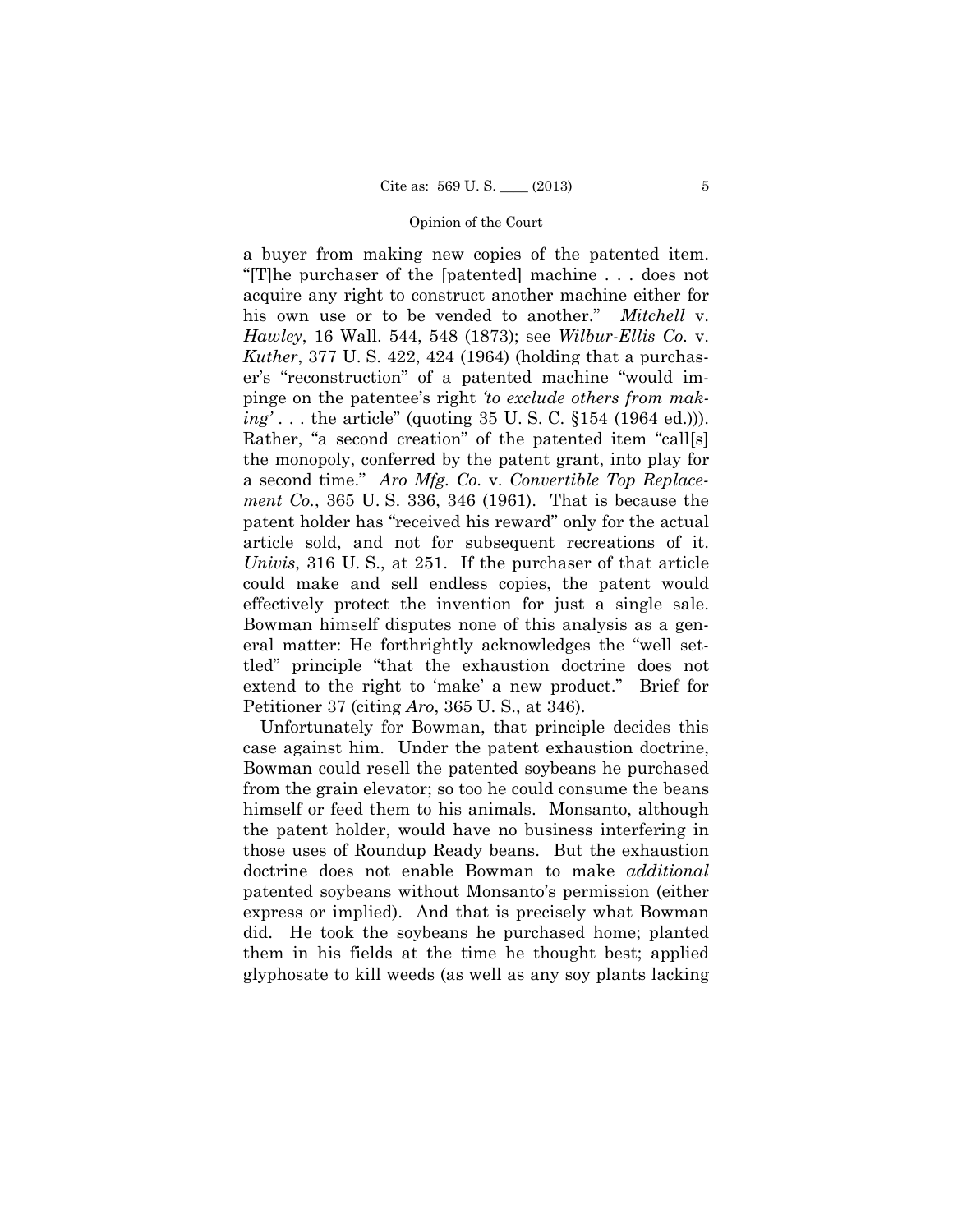the Roundup Ready trait); and finally harvested more (many more) beans than he started with. That is how "to 'make' a new product," to use Bowman's words, when the original product is a seed. Brief for Petitioner 37; see Webster's Third New International Dictionary 1363 (1961) ("make" means "cause to exist, occur, or appear," or more specifically, "plant and raise (a crop)"). Because Bowman thus reproduced Monsanto's patented invention, the exhaustion doctrine does not protect him.3

Were the matter otherwise, Monsanto's patent would provide scant benefit. After inventing the Roundup Ready trait, Monsanto would, to be sure, "receiv[e] [its] reward" for the first seeds it sells. *Univis*, 316 U. S., at 251. But in short order, other seed companies could reproduce the product and market it to growers, thus depriving Monsanto of its monopoly. And farmers themselves need only buy the seed once, whether from Monsanto, a competitor, or (as here) a grain elevator. The grower could multiply his initial purchase, and then multiply that new creation, *ad infinitum*—each time profiting from the patented seed without compensating its inventor. Bowman's late-season plantings offer a prime illustration. After buying beans for a single harvest, Bowman saved enough seed each year to reduce or eliminate the need for additional purchases.

<sup>3</sup>This conclusion applies however Bowman acquired Roundup Ready seed: The doctrine of patent exhaustion no more protected Bowman's reproduction of the seed he purchased for his first crop (from a Monsantoaffiliated seed company) than the beans he bought for his second (from a grain elevator). The difference between the two purchases was that the first—but not the second—came with a license from Monsanto to plant the seed and then harvest and market one crop of beans. We do not here confront a case in which Monsanto (or an affiliated seed company) sold Roundup Ready to a farmer without an express license agreement. For reasons we explain below, we think that case unlikely to arise. See *infra,* at 9. And in the event it did, the farmer might reasonably claim that the sale came with an implied license to plant and harvest one soybean crop.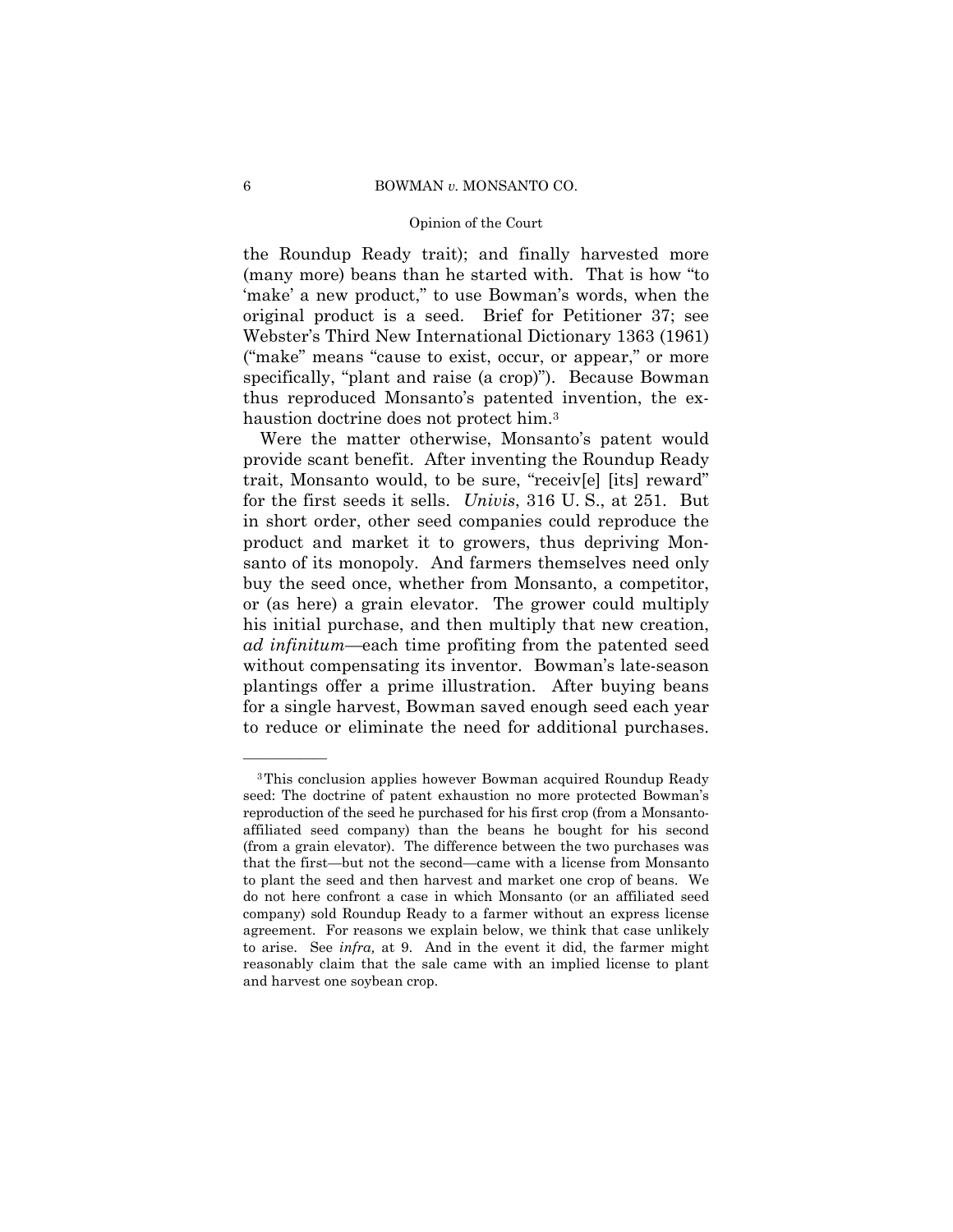Monsanto still held its patent, but received no gain from Bowman's annual production and sale of Roundup Ready soybeans. The exhaustion doctrine is limited to the "particular item" sold to avoid just such a mismatch between invention and reward.

Our holding today also follows from *J. E. M. Ag Supply, Inc.* v. *Pioneer Hi-Bred Int'l, Inc.*, 534 U. S. 124 (2001). We considered there whether an inventor could get a patent on a seed or plant, or only a certificate issued under the Plant Variety Protection Act (PVPA), 7 U. S. C. §2321 *et seq.* We decided a patent was available, rejecting the claim that the PVPA implicitly repealed the Patent Act's coverage of seeds and plants. On our view, the two statutes established different, but not conflicting schemes: The requirements for getting a patent "are more stringent than those for obtaining a PVP certificate, and the protections afforded" by a patent are correspondingly greater. *J. E. M.*, 534 U. S., at 142. Most notable here, we explained that only a patent holder (not a certificate holder) could prohibit "[a] farmer who legally purchases and plants" a protected seed from saving harvested seed "for replanting." *Id.*, at 140; see *id.*, at 143 (noting that the Patent Act, unlike the PVPA, contains "no exemptio[n]" for "saving seed"). That statement is inconsistent with applying exhaustion to protect conduct like Bowman's. If a sale cut off the right to control a patented seed's progeny, then (contrary to *J. E. M.*) the patentee could *not* prevent the buyer from saving harvested seed. Indeed, the patentee could not stop the buyer from *selling* such seed, which even a PVP certificate owner (who, recall, is supposed to have fewer rights) can usually accomplish. See 7 U. S. C. §§2541, 2543. Those limitations would turn upside-down the statutory scheme *J. E. M.* described.

Bowman principally argues that exhaustion should apply here because seeds are meant to be planted. The exhaustion doctrine, he reminds us, typically prevents a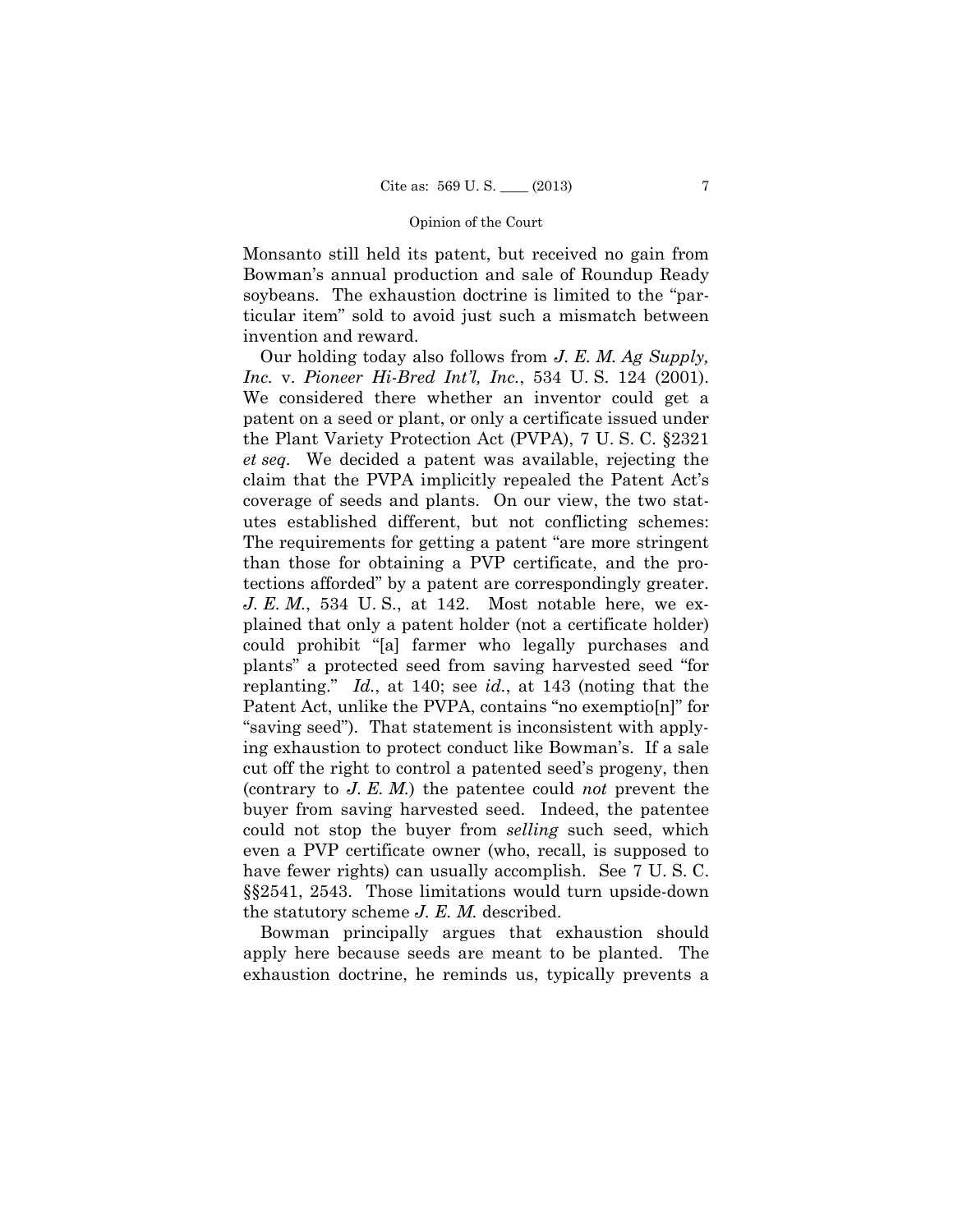patentee from controlling the use of a patented product following an authorized sale. And in planting Roundup Ready seeds, Bowman continues, he is merely using them in the normal way farmers do. Bowman thus concludes that allowing Monsanto to interfere with that use would "creat[e] an impermissible exception to the exhaustion doctrine" for patented seeds and other "self-replicating technologies." Brief for Petitioner 16.

 ing a patented article no doubt "uses" it after a fashion. But it is really Bowman who is asking for an unprecedented exception—to what he concedes is the "well settled" rule that "the exhaustion doctrine does not extend to the right to 'make' a new product." See *supra,* at 5. Reproduc-But as already explained, we have always drawn the boundaries of the exhaustion doctrine to exclude that activity, so that the patentee retains an undiminished right to prohibit others from making the thing his patent protects. See, *e.g., Cotton-Tie Co.* v. *Simmons*, 106 U. S. 89, 93–94 (1882) (holding that a purchaser could not "use" the buckle from a patented cotton-bale tie to "make" a new tie). That is because, once again, if simple copying were a protected use, a patent would plummet in value after the first sale of the first item containing the invention. The undiluted patent monopoly, it might be said, would extend not for 20 years (as the Patent Act promises), but for only one transaction. And that would result in less incentive for innovation than Congress wanted. Hence our repeated insistence that exhaustion applies only to the particular item sold, and not to reproductions.

Nor do we think that rule will prevent farmers from making appropriate use of the Roundup Ready seed they buy. Bowman himself stands in a peculiarly poor position to assert such a claim. As noted earlier, the commodity soybeans he purchased were intended not for planting, but for consumption. See *supra,* at 2–3. Indeed, Bowman conceded in deposition testimony that he knew of no other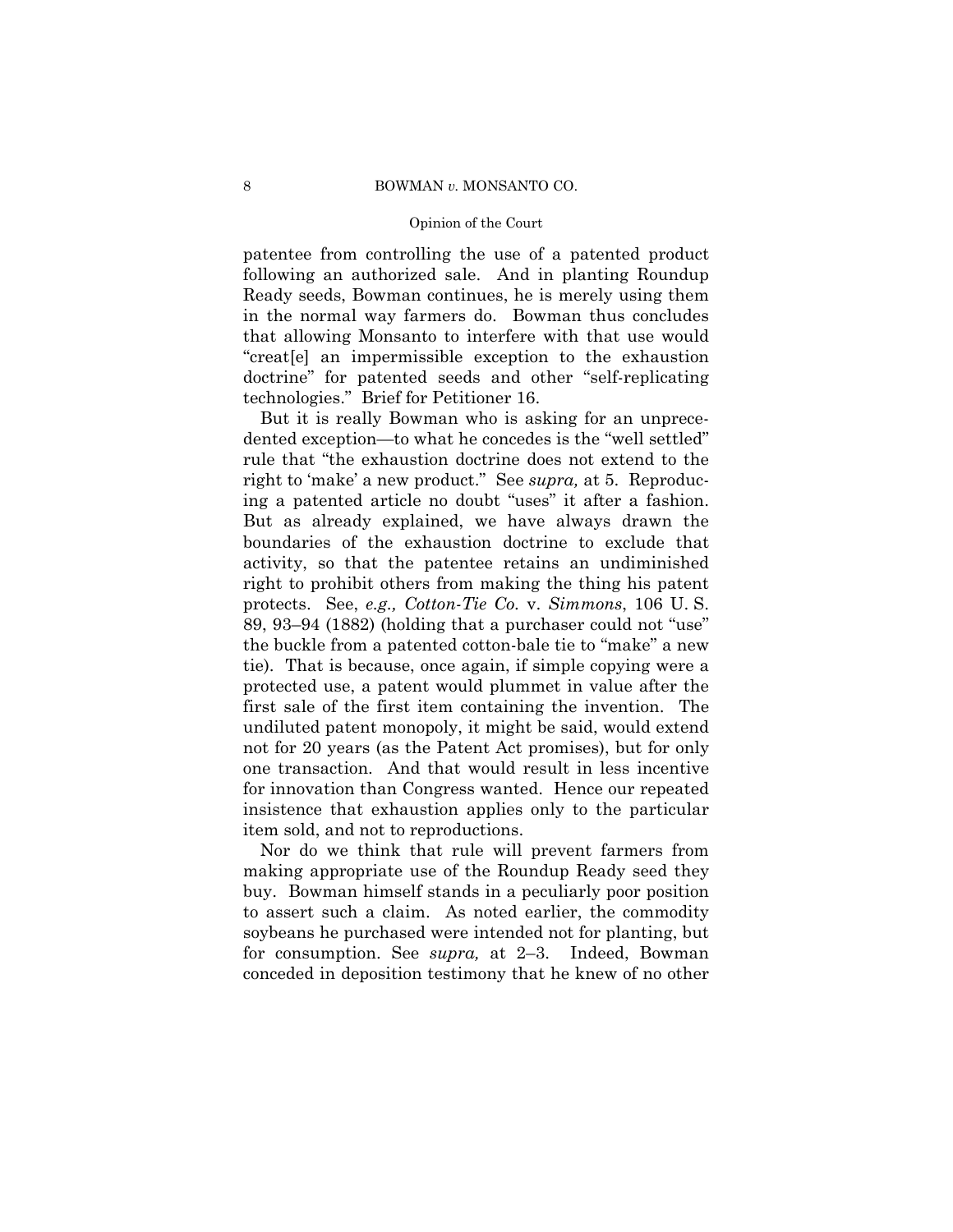farmer who employed beans bought from a grain elevator to grow a new crop. See App. 84a. So a non-replicating use of the commodity beans at issue here was not just available, but standard fare. And in the more ordinary case, when a farmer purchases Roundup Ready seed *qua* seed—that is, seed intended to grow a crop—he will be able to plant it. Monsanto, to be sure, conditions the farmer's ability to reproduce Roundup Ready; but it does not—could not realistically—preclude all planting. No sane farmer, after all, would buy the product without some ability to grow soybeans from it. And so Monsanto, predictably enough, sells Roundup Ready seed to farmers with a license to use it to make a crop. See *supra,* at 2, 6, n. 3. Applying our usual rule in this context therefore will allow farmers to benefit from Roundup Ready, even as it rewards Monsanto for its innovation.

Still, Bowman has another seeds-are-special argument: that soybeans naturally "self-replicate or 'sprout' unless stored in a controlled manner," and thus "it was the planted soybean, not Bowman" himself, that made replicas of Monsanto's patented invention. Brief for Petitioner 42; see Tr. of Oral Arg. 14 ("[F]armers, when they plant seeds, they don't exercise any control . . . over their crop" or "over the creative process"). But we think that blame-the-bean defense tough to credit. Bowman was not a passive observer of his soybeans' multiplication; or put another way, the seeds he purchased (miraculous though they might be in other respects) did not spontaneously create eight successive soybean crops. As we have explained, *supra* at 2–3, Bowman devised and executed a novel way to harvest crops from Roundup Ready seeds without paying the usual premium. He purchased beans from a grain elevator anticipating that many would be Roundup Ready; applied a glyphosate-based herbicide in a way that culled any plants without the patented trait; and saved beans from the rest for the next season. He then planted those